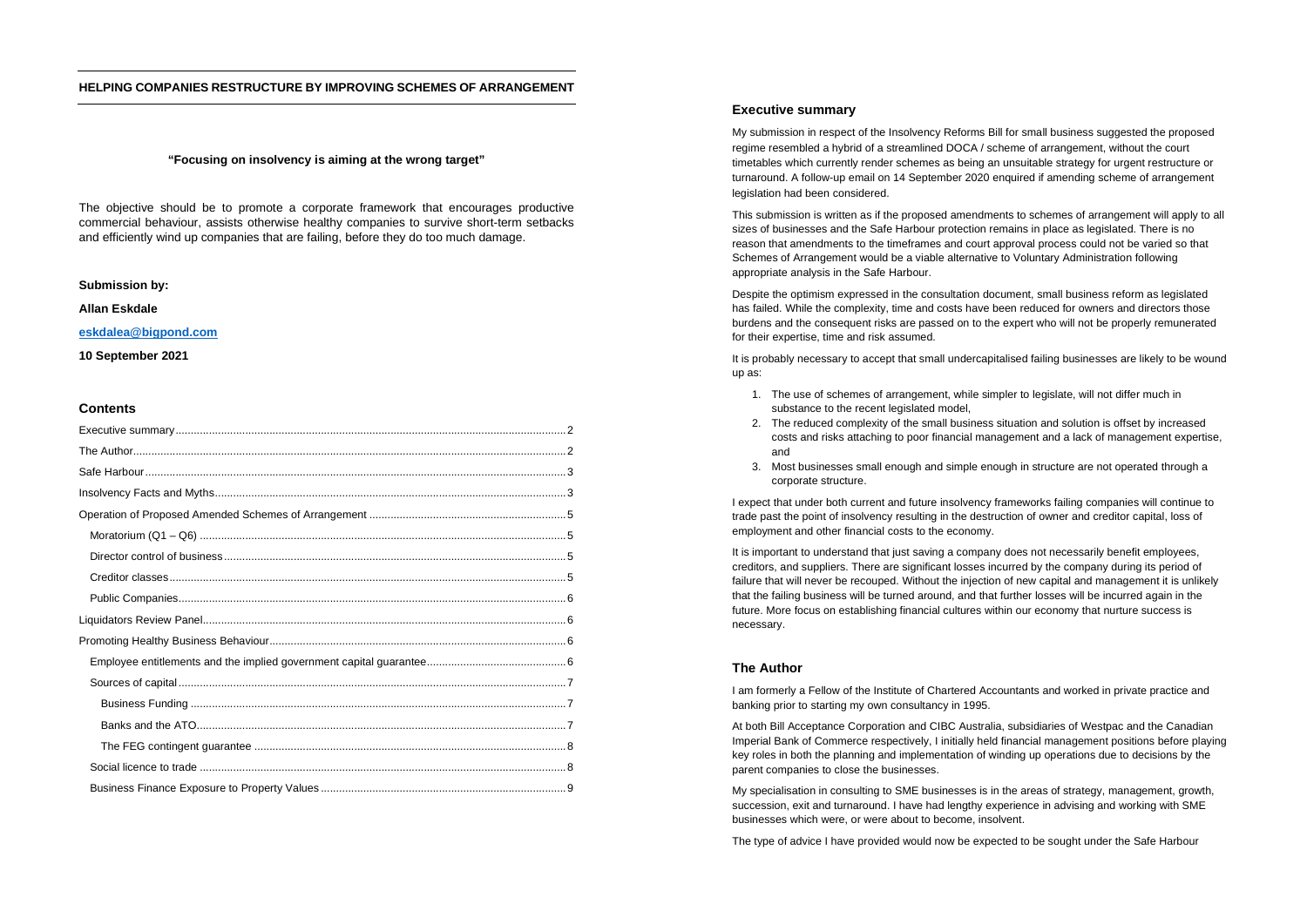regime. This should not be confused with "pre-insolvency advisers" who are technical experts familiar with enforcement practices who encourage owners and directors to avoid creditor claims on the business.

I am formerly a member of the Turnaround Management Association and had completed the additional studies to qualify as a Certified Turnaround Analyst, a recognition apparently now abandoned.

Over 40 years I have worked as auditor, taxation consultant, CFO, banker, business consultant and CEO, in a range of business situations including financial administration of businesses under Voluntary Administration. That is a large range of perspectives to draw upon when providing this feedback.

In my submission on Insolvency Reform, I acknowledged the need for urgent legislation and implementation but that, after a period of approximately twelve months to "clear" a backlog, a better system to delineate corporations by size and risk might be considered. However, I also warned of potential pitfalls in addressing the reforms:

- 1. A lack of information about how these smaller business sectors function,
- 2. Consultation with organisations such as business and professional associations or government departments, that have little knowledge of the pitfalls of insolvent administrations of SMEs.
- 3. Not consulting with legal and insolvency practitioners who have a proven track record of working in this sector.

## **Safe Harbour**

It is difficult to address the potential operation of schemes of arrangement, or any other insolvency recovery framework, without addressing the role of the Safe Harbour.

Whether it be in relation to considering a scheme of arrangement, small business recovery, voluntary administration, or liquidation the Safe Harbour will perform a similar function.

No matter how much effort is put in to encouraging owners and directors to seek early professional advice they will mostly continue to ignore the warning signs of failure until they consider insolvency is unavoidable. At that point sufficient time will then be required for owners and directors to consider all options available to protect the business, its assets, its employees, and creditors.

As legislated, the Safe Harbour regime reflects the intentions of the Harmer review, that if prudent directors identified a potential risk of future insolvency, they would take action to implement plans for recovery. The legislation does not contradict any legal precedent or commercial common sense and practices.

Although I do not believe the legislation alters the legal position of directors, it provides reasonable guidance to directors to identify at what point they may be deemed to become liable for trading while insolvent.

This significant uncertainty can be an obstacle to implementing plans for recovery if a director becomes anxious about their personal liability before an appropriate recovery plan can be put in place. Its importance to the confidence of directors in formulating recovery plans without the significant distraction due to of the risks of insolvent trading cannot be underestimated.

# **Insolvency Facts and Myths**

#### **Businesses fail because they are undercapitalised and poorly managed**

Numerous retrospective studies of insolvency administrations have identified a long list of typical warning signs and types of events that have triggered an insolvency. However, a bit like an autopsy, underlying factors, past events, negative behaviours are not identified. It is rare that an insolvent

company's problems are not rooted in a lack of capital or poor management.

Conversely a successful turnaround of a failed business will usually require an injection of new capital and new management.

### **The VA regime has not failed**

A Voluntary Administrator is supposed to be appointed when a business becomes insolvent and is unable to pay debts when due. Instead, this typically happens when the business runs out of cash and is unable to pay suppliers or wages. This might be between one to two years after initially becoming insolvent.

One of the practical outcomes of a business trading until cash and liquid assets are exhausted is that there is diminished opportunity to 'trade on' or sell the business as a going concern. There will be insufficient funds to provide for a proper administration or material (if any) distribution to creditors. Creditors will then resort to any means to try and increase their priority or make a claim against directors or the Administrator.

The VA is required to compete hard to protect assets for creditors (not to mention, their fees). Legal costs will be significant.

#### **Directors do not seek early advice**

A lot of time and resource in the last few decades has been devoted to trying to encourage the owners and directors of failing businesses to recognise and act on warning signs and seek professional advice. It is believed that this will increase the chances of saving a viable business and avoiding the loss of employment.

This has had no discernible effect on the behaviour of principles of failed businesses, and in fact it appears that distributions to creditors and the number of businesses salvaged continues to decline. I believe this is likely due to businesses trading right up until cash runs out, and the legal costs and complexities of administrations increase.

I do not believe changing regimes will change this behaviour as owners are driven more by the impact on their ego of public failure, and the fear and uncertainty of the consequences of insolvency which may include potential loss of home, personal assets and family disruption.

A lack of funds, or just reluctance to pay fees for professional advice, will also deter owners and directors from taking early action.

#### **Banks and the ATO will look after their own interests at the expense of other creditors**

Prior to the GFC directors might have been forced to act by banks or the ATO but pressure from media, the government, small business ombudsman, and others combined with self-interest has resulted in increasing leniency allowing businesses to trade until they run out of cash.

#### **Directors do not wind up companies prematurely because of insolvent trading penalties**

The penalties for trading insolvent are severe, which is not unreasonable given that if a director knows that the company is insolvent, and incurs new debts, it is little different to simple fraud or theft.

However there have been very few successful actions as it can be difficult to conclusively identify a date of insolvency and prove that the directors incurred new debts even though they knew the company was insolvent.

It would be unusual for directors to prematurely appoint an insolvency practitioner. Presumably this would occur where it is in the interests of the company or the directors to do so. Note that Harmer did envisage that there would be situations where early appointment of an administrator, even before the company becomes insolvent, may provide the best outcome for the company and its creditors.

### **A company saved is not necessarily viable and may fail after restructuring**

It is unlikely that businesses that are restructured, or revert to the owners, under a DOCA will be successfully turned around because there is no new capital, and the same poorly performing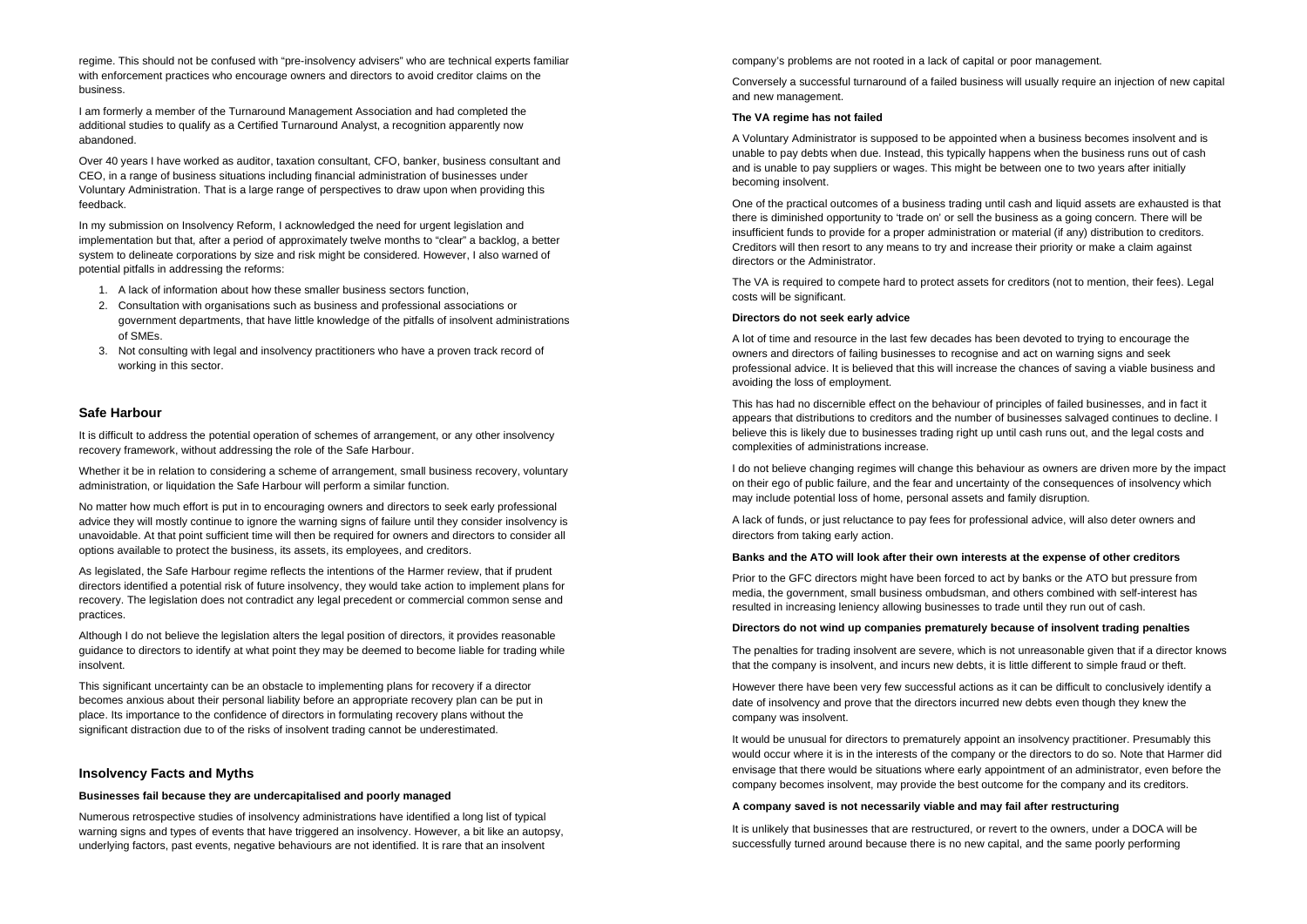managers continue to run the business. There will be little prospect of future growth and it is likely that the business will continue to operate on the edge of solvency.

Where a "restructure" fails the funds available for a subsequent liquidation are reduced by continuing unprofitable trading as well as the legal and professional fees incurred.

### **Operation of Proposed Amended Schemes of Arrangement**

## **Moratorium (Q1 – Q6)**

it makes sense to me that an amended scheme of arrangement regime run parallel to the VA regime as an alternative choice of action to be determined during the Safe Harbour period.

On that basis moratorium should apply from the date of proposal of the scheme of arrangement, which I would assume is mailed as per the initial VA communication. The terms and conditions applied to debts covered by the moratorium will be determined by the Scheme of Arrangement.

I agree there should be some form of priority for suppliers who continue to provide credit to the company in the period to voting on the scheme.

#### **Timeframes and approval**

The use of schemes in relation to creditors is unusual due to the protracted timeframes and court approval process. I assume it is proposed that timeframes be amended to match those of the VA regime which are sensitive to the urgent needs of distressed companies.

I have suggested that a Liquidators Review Panel or similar be considered to expedite approvals and other guidance to all parties.

### **Director control of business**

For whatever reason, possibly due to self-interested lobbying, considerable emphasis is being placed on the advantages of existing directors continuing to control the company.

There is certainly advantage in retaining the benefits of accumulated corporate knowledge and expertise as well is the natural incentive they may have to recover the company's position.

This must be balanced against the fact that the same directors managed the company to the point of insolvency.

Possibly this will need to be managed by the independent scheme administrator under terms and protocols set out in the proposed scheme of arrangement. Early action to address issues may indicate that the directors can be relied upon to act in the interests of the company. The later they have left taking action, leaving the company in a more distressed situation, the more likely I believe there is a risk directors may put their own interests first.

#### **Creditor classes**

A desirable feature of the current framework is the requirement for each class of creditors to agree to the scheme. On the other hand, that also increases leverage of certain groups to hold other classes of creditors and members to ransom.

It would also expose the scheme to inequities caused using cross-border structures or different corporate entities being used to shelter group assets from creditors. It was noted in the consultation paper that some jurisdictions use a 'cross class cram down' to provide equity equitable treatment for all creditors.

Given that it is desired that the Scheme of Arrangement regime promotes Australia as an attractive place to invest. I am concerned that the impact of a 'cram down' might undermine the legal and commercial rights of a particular class of creditor. Such disputes reported in the media are usually in relation to reducing the rights and financial value of debts owed to foreign shareholders and financiers who are less able to influence local authorities.

## **Public Companies**

I do not believe that listed public company directors should be entitled to any additional protections anticipated by the Safe Harbour review or amendments to the Scheme of Arrangement legislation.

Public company directors enjoy several advantages over their SME counterparts. The company only lists after exhaustive checks and reviews of its plans and forecast performance by expert legal and accounting professionals. They continue to have the benefits of significant shareholder capital, a significant existing business, sophisticated systems, experienced management and professional advisers.

There is a considerable risk that delays in taking action are affected by share price and reputation consequences. A public company director's reputation should be based on their performance as a steward, not on protections afforded by insolvency legislation or regulation.

# **Liquidators Review Panel**

A major problem that has grown through the life of the VA regime is the increasing involvement of lawyers and consequent case precedent. In addition, given the shrinking pools of assets, sophisticated legal advice is often used to attack the VA or otherwise promote the interests of the creditor or owners above others.

This was probably always unavoidable and will continue to be a problem with any new or revised insolvency framework.

Apart from the financial issues significant delays can be caused by the necessity to resolve conflicts in court or even for insolvency practitioners to seek confirmatory advice on a proposed course of action to protect their own interests.

I am suggesting that the feasibility of forming a separate panel of experienced or retired insolvency experts be considered. The panel would report to ASIC, assume some of the load of court approvals, and provide guidance to all parties on the possible outcomes of the proposed actions.

## **Promoting Healthy Business Behaviour**

There are significant costs of business failure, mainly being the destruction of the owners' and creditors' capital, loss of employment, and the reimbursement by the taxpayer of shortfalls and employee entitlements.

Less obvious to external parties and reviewers of raw data, is the intangible loss of intellectual property in the delivery of products and services and the use of the means of production, the loss of the means of production and the wastage of skills.

The likelihood is that no matter how much energy, time and resources is invested in improving the methodology of distributing the remnants failed businesses, we will not significantly reduce the losses that will be incurred or the costs of completing the insolvency administration.

The government should be promoting the formation of business capital, influencing the training and behaviour of directors and enabling the business community to allocate resources in the most efficient way to support the government's national economic objectives.

### *Commercial Problems Require Commercial Solutions*

## **Employee entitlements and the implied government capital guarantee**

The initial legislation for GEERS (now FEG) was in response to an immediate and pressing problem following the collapse of a large employer without the cash reserves to make payments to employees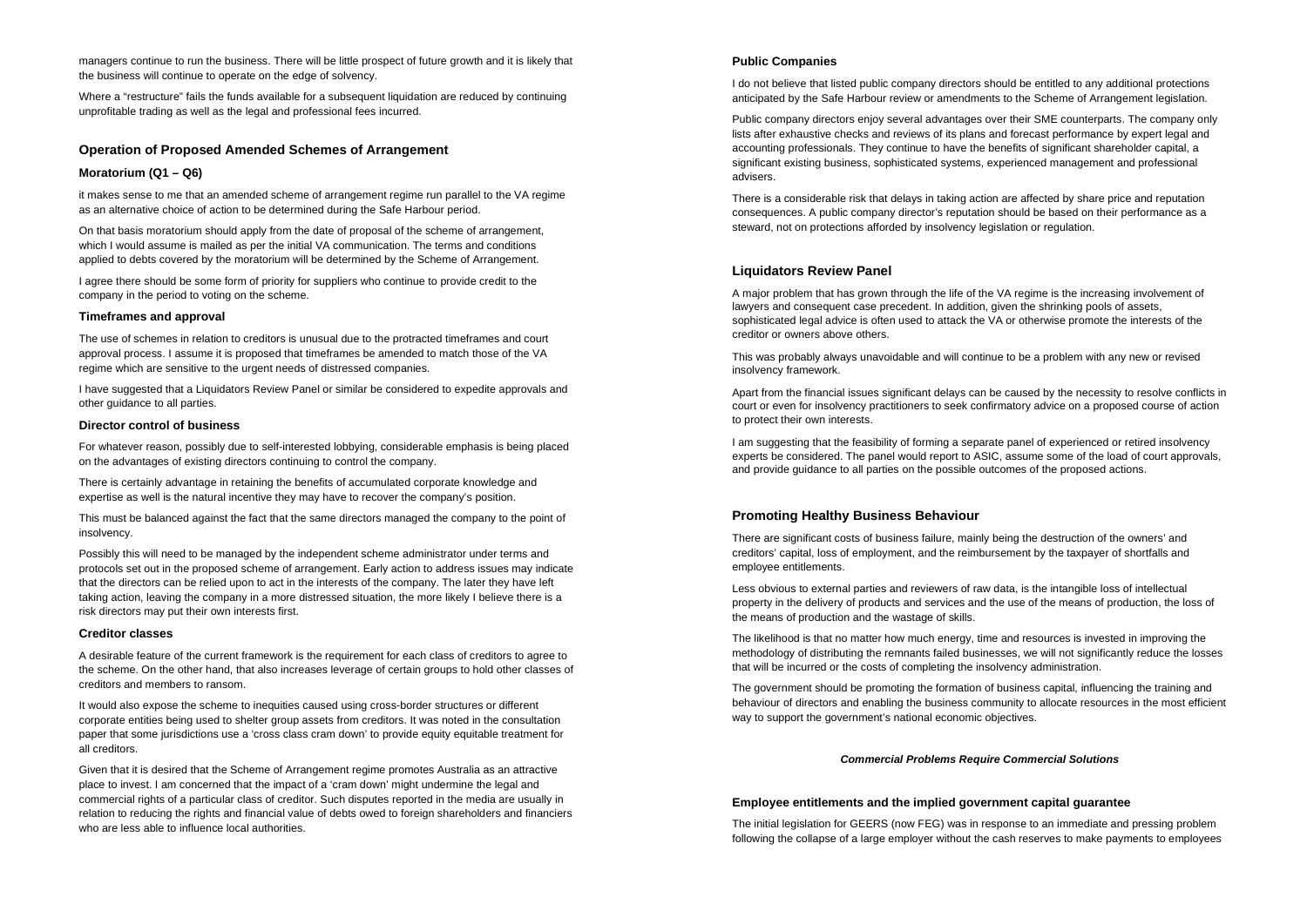#### who were stood down.

The liability for leave entitlements unpaid by insolvent companies should only have been borne by the government for an initial transition period.

Any company that commences business and cannot immediately provide cash or surety for its employee expenses is not operating profitably or has commenced business with insufficient capital to support its start-up. In order to support employees across the country the government has effectively guaranteed the shortfall in company capital that should have been allocated to meeting employee entitlements.

The liability to employees by failing companies accumulated by the year 2000 was apparently too large an amount for the government to consider a transitional period for employers to build cash reserves to meet these liabilities.

In my opinion any businesses receiving financial support from any future government initiative should be immediately required to commence transition to fully funding leave entitlements.

In future if new businesses are not profitable or insufficiently capitalised to fund the provision for entitlements, then they should not be in business. Better they go broke straight away than years later with many creditors and unfunded employee entitlements.

# **Sources of capital**

### *Business Funding*

I am concerned that initiatives like the Business Development Fund are compromised by a government culture which will not provide sufficient accountability and security over the return of funds. There will be an initial emphasis on investing as much of the funds as quickly as possible. At the same time a design feature of the fund is to limit its influence on the owners and boards of the borrowing company.

This may infringe on an equitable return to the fund (which could be reinvested) due to shareholdings that do not represent an appropriate economic interest. There is a lost opportunity to provide close supervision and management control to develop management expertise within the company. A particular risk is that funding is intended for significant expansion opportunities where the Fund is reliant on the owner/manager's previous success managing a smaller business pre-expansion.

I believe significant opportunity is available in distressed situations to fund turnaround on a commercial basis and securing the government/taxpayer position by working with the banks, ATO and the Government (re FEG) who have the most funds at risk in any insolvency.

#### *Banks and the ATO*

For many years prior to the GFC the banks and the ATO provided a level of protection to all creditors by monitoring the financial health of the failing business. Given the passage of time required to obtain information and negotiate with the company, both the banks and ATO could only take action at a fairly advanced stage of failure.

Neither will want to be seen in the current environment to be taking action against a struggling business. Nor is it in their financial self-interest to do so.

Current ATO practice would appear to be to continue to negotiate payment plans until such time as the company no longer has cash to meet them. On liquidation the ATO is currently determined to deny repayment of any references, and in many cases, there will be insufficient funds to pursue them.

Given low interest rates and booming property values banks, irrespective of the overall financial position of their client, are well covered against loss. Rather than take action and incur the risks and costs of appointing a Receiver there is an advantage in leaving directors to appoint a VA, and maintain their security position over property.

I fully understand their position, but note their special relationships with a failing company, having a high level of access to its management and financial information. There is a loss of efficacy in that

while they are in a position to limit the losses to other creditors and employees, they can stand aside and protect their interests ahead of others.

### *The FEG contingent guarantee*

Under this scheme the government is caught in a situation where, if the company fails, it will be liable to pay the employee entitlements with recourse only back to the diminished assets of the company. The irony is that the amount of FEG, if invested into the company, could save it.

That does create additional risks should the recovered company fail in the future with employee entitlements still outstanding. I would envisage this could be remediated by:

- Funding been contingent on being matched from other independent sources such as the Business Fund, banks or new investors
- The government being repaid its investment prior to any other payments to new investors. lenders or related parties
- The recovering company would be required to immediately enter a transition period to build a funding reserve to meet employee entitlements

# **Social licence to trade**

As things stand, just about anyone can open a business with a minimal outlay and proceed to run up liabilities which will never be repaid.

By contrast use of the road is heavily policed with training and licensing requirements dictating the size of vehicle that can be driven. For example, if I am a cyclist and unlikely to cause significant damage to others, then no license and registration is required. If I wish to drive more dangerous vehicles, then I must demonstrate that I have the skills to do so.

There has been endless discussion over director regulation and education to reduce the incidence of business failure and insolvent trading. Apart from wide agreement on the requirements, it would be a logistical nightmare to deliver training and examination. There is also an elephant in the room, where on any given day, there will be a media story about an educated or experienced director breaking the law or caught in a reckless act.

Some black and white prescriptive legislation is required to protect the business population when they are trading with failing companies.

This could be a simple traffic light system, something like the following:

- 1. Turnover < \$1m and employee/contractor hours per week < X hours
- 2. Turnover < \$10 m
- 3. Turnover < \$30m
- 4. Turnover > \$30m

Where:

- 1. There is light touch regulation and insolvency, typically sole traders, partnerships and micro companies with sole directors
- 2. Accounts of these companies would require review by tax agent that there is reasonable controls over balance sheet and P&L (but not an audit) and key financial data is included in the annual return
- 3. Limited audit and special purpose accounts not requiring full application of accounting standards and financial data included in Annual Return
- 4. Subject to audit with financial data included in annual return

The major problem is the application of overly detailed and overly numerous financial standards, but something needs to be done about the lack of governance and compliance in these companies.

It will be largely at the discretion of owners whether they comply. However, in the case of insolvency, the failure to do so should result in a prime facie assumption that the company has traded insolvently, and that directors should be personally liable for outstanding debts.